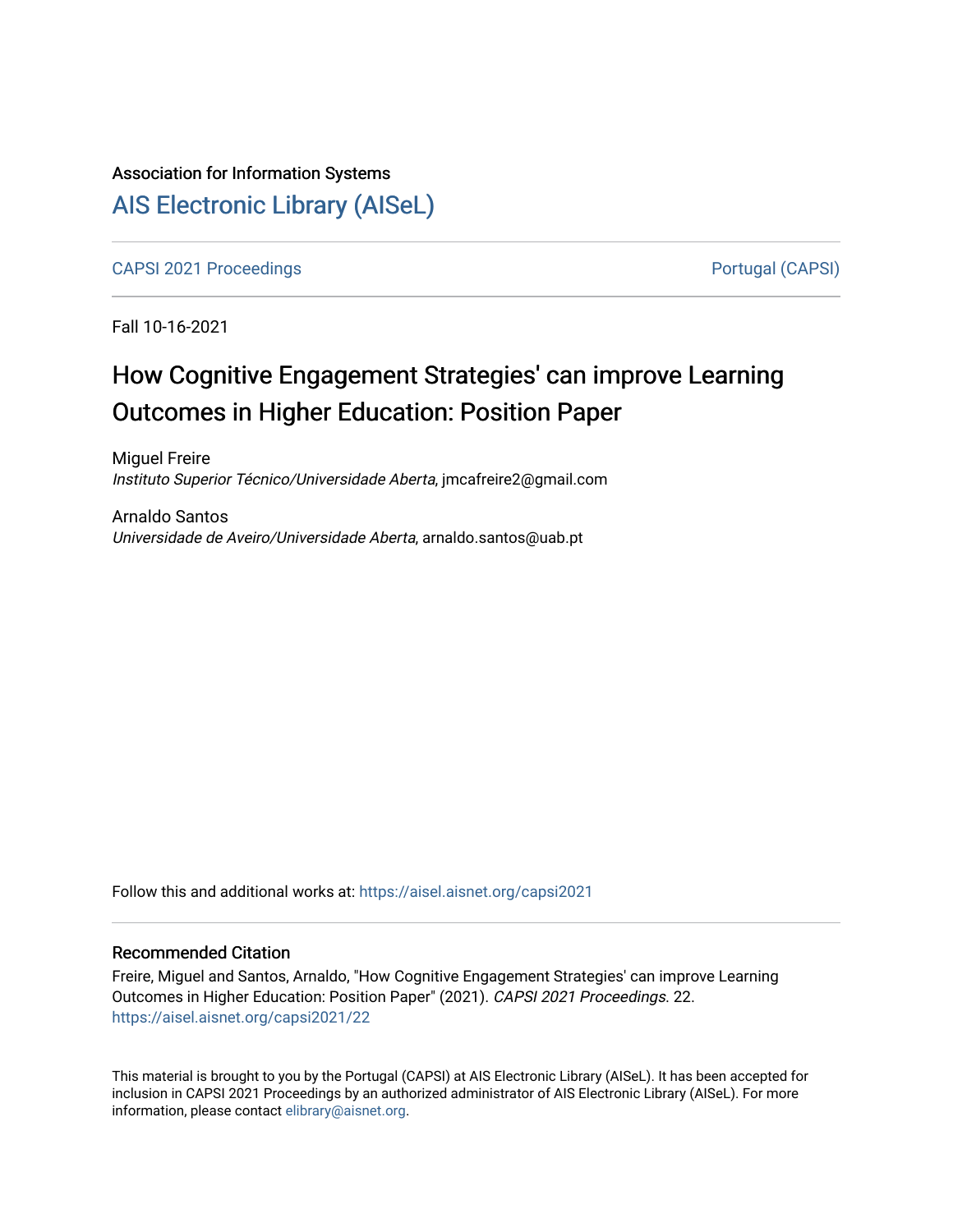# **How Cognitive Engagement Strategies' can improve Learning Outcomes in Higher Education: Position Paper**

Miguel Freire, IST e UAb, Portugal, jmcafreire2@gmail.com Arnaldo Santos, UA e UAb, Portugal, arnaldo.Santos@uab.pt

## *Abstract*

*Students have been becoming more autonomous, which opens the window to innovative intervention that cognitively engages students. The current contexts of collaborative and self-learning, inserted in technological environments designed for Digital Learning, allow the achievement of different performances at different levels. This article's main objectives are the identification of cognitive engagement strategies and to verify the existence of a correlation between these strategies and learning outcomes, in a higher education context. In this context, this research aims to identify what are the main cognitive engagement strategies for higher education contexts, what technological environments are available for applying cognitive engagement solutions and what correlation exists between the proposed strategies and learning outcomes, in digital learning environments.Based on an Action Research methodology, this position paper presents the state of the art regarding Cognitive Engagement and Learning Outcomes in Higher Education and a literature review. Future work is discussed.*

*Keywords: Higher Education; Cognitive Engagement; Learning Outcomes*

# **1. INTRODUCTION**

Digitization has drastically modified students' daily lives and activities (Anthonysamy et al., 2020). There is a need for the education sector to adapt to an ever-changing digital environment and to keep up with an aggressively dynamic world (Anthonysamy et al., 2020). Students can and have been becoming autonomous, taking charge of their learning, which opens the window to innovative intervention that cognitively engages students (Malecela & Hassan, 2019). However, contemporary researches reveal that students have trouble with digital learning, due to their lack of self-regulation skills, resulting in mediocre performance (Anthonysamy et al., 2020; Anthonysamy et al., 2021).

Cognitive engagement of students is a very prominent phenomenon in current learning strategies that quicken the acquisition of necessary skills in the job market (Robles, 2012, as cited in Malecela & Hassan, 2019; Lee et al., 2018). It is considered, by Solis (2008), a necessary requirement for students' meaningful learning (as cited in Shukor et al., 2014; Galikyan & Admiraal, 2019; Malecela & Hassan, 2019). Cognitive engagement is a good indicator of learning success (Lei et al., 2018; Shukor et al., 2014), since students who use cognitive and learning strategies generally have better learning outcomes (Ramirez-Arellano et al., 2018; Wu et al., 2020). Cognitively engaged students are more capable of generating new knowledge and have greater understanding of what is being discussed in online forums (Malecela & Hassan, 2019; Shukor et al., 2014). This highlights the importance of this type of engagement and self-regulation strategies in learning (Joo et al., 2014), especially in types of digital learning where there is less guidance from the teacher (Joo et al., 2014). Shukor et al. (2014) state that evaluating students' cognitive engagement is a fruitful way of evaluating the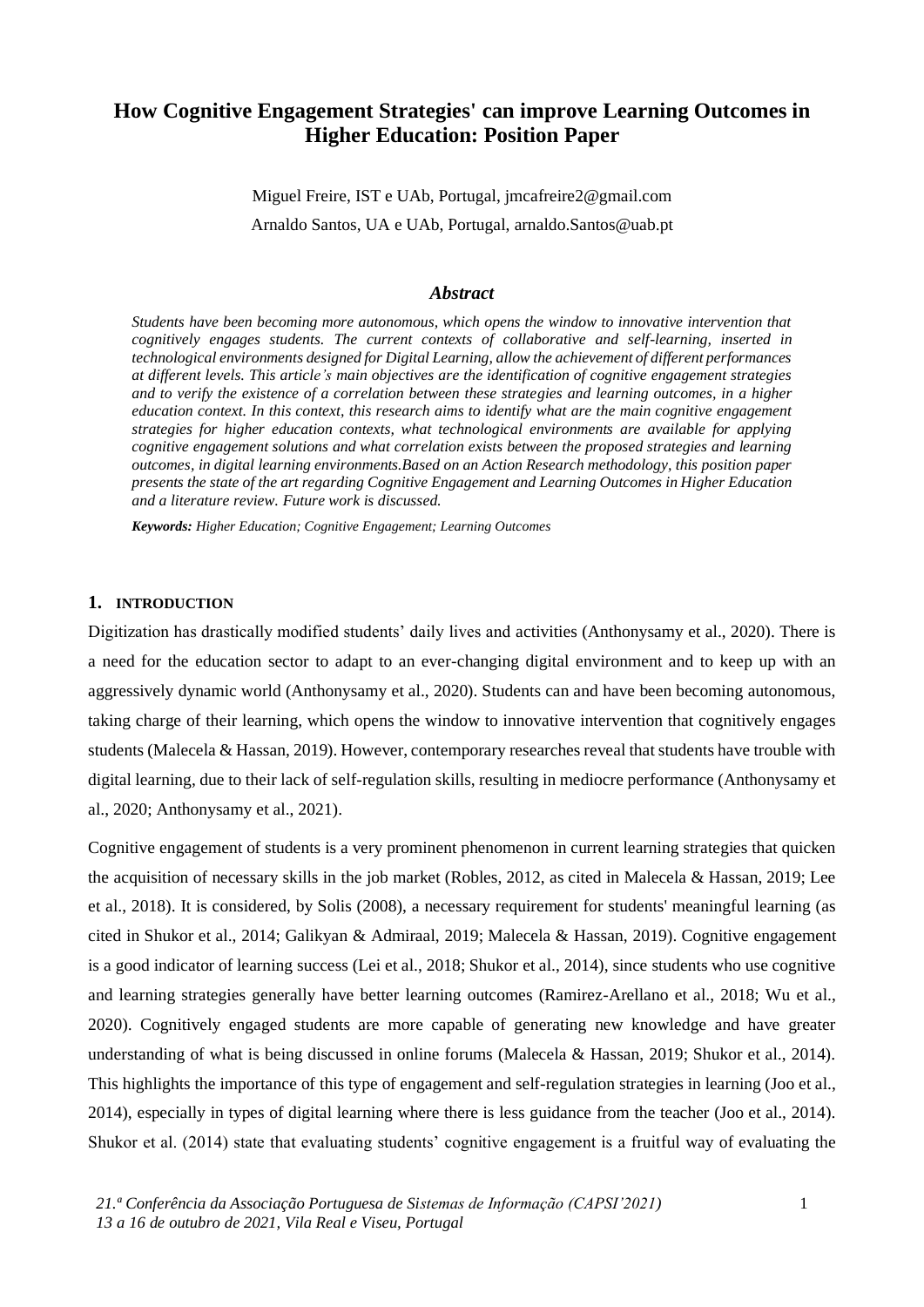quality of online learning, where the quality of online learning reflects a specific standard at which students are cognitively engaged.

The current contexts of collaborative learning and self-learning, inserted in technological environments designed for digital learning, allow the achievement of different performances both at the cognitive and operational levels (Ramirez-Arellano et al., 2018).

This article has as its main objectives, the identification of cognitive engagement strategies and solutions and to verify the existence of a correlation between these strategies and learning outcomes, in the context of higher education. In this context, the following research questions were identified:

- 1) What are the main cognitive engagement strategies for higher education contexts?
- 2) What technological environments are available for applying cognitive engagement solutions?
- 3) What correlation exists between the proposed strategies and learning outcomes, in digital learning environments?

# **2. STATE OF THE ART**

## *2.1. Digital Learning*

Digital learning is a very broad subject that encompasses many sub-types of learning, but it can be defined as any style of learning that effectively utilizes technology to provide knowledge to their students (Anthonysamy et al., 2020). This type of learning can be online or offline. Digital learning is based on accessibility and use of content (Shalev-Shwartz, 2011).

Big advantages of digital learning are flexibility, ease of learning customization, faster training and more control over the learning process (Anthonysamy et al., 2020; Anthonysamy et al., 2021; Choudhury and Pattnaik, 2020). Some disadvantages include students' skepticism and distaste of distance learning and blurred barrier between work and home/family life. Additionally, digital learning can simultaneously be highly interactive and isolating, since there are intrinsic challenges in developing adhesiveness, resulting in low interaction between students (Choudhury and Pattnaik, 2020).

Anthonysamy et al. (2020) conclude in their study that the acquisition of cognitive skills is needed to achieve deeper learning in digital learning. As more higher education institutions assimilate new technologies into their learning environments to improve their students' learning, it becomes progressively more important to have a propound grasp of their results on student's learning outcomes (Blasco-Arcas et al., 2013).

# *2.2. Cognitive Engagement*

Rotgans and Schmidt (2011) define cognitive engagement as the length to which learners are willing and capable of tackling the learning assignment at hand, including how long they will persist (Richardson & Newby, 2006; Walker et al., 2006, as cited in Rotgans & Schmidt, 2011). Cognitive engagement is put to use by integrating and using students' motivations and strategies in their learning (Richardson & Newby, 2006).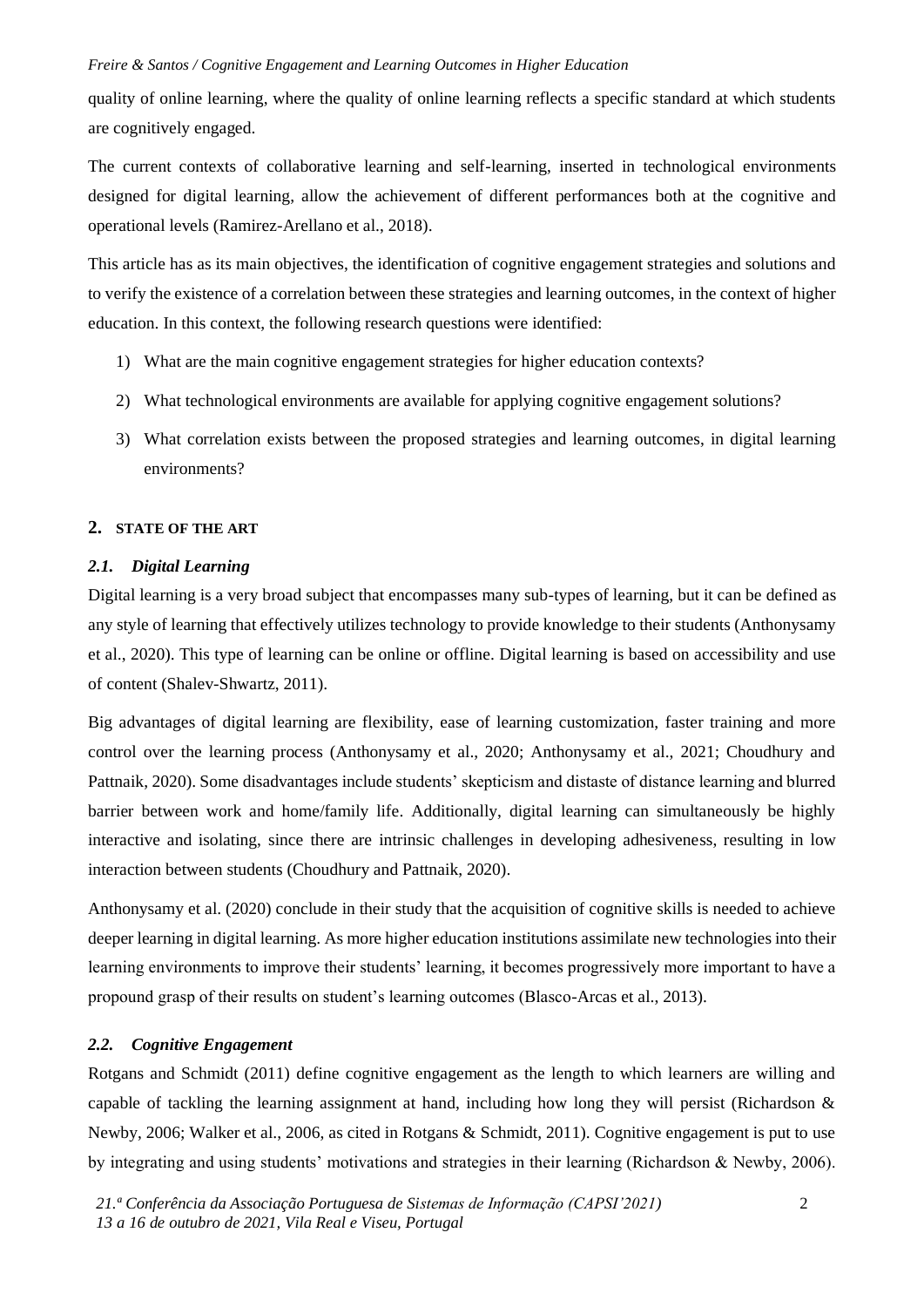Cognitive engagement focuses on students' psychological investment in academic tasks, the mental process of gaining knowledge and self-regulation strategies students use in their learning (Lei et al., 2018) to understand and master knowledge and skills (Xu et al., 2020).

Cognitive engagement strategies consist of four groups (Anthonysamy et al., 2020):

- Rehearsal Practicing. Best in simple activities and using memory, instead of the acquisition of new information;
- Elaboration Capability to link previous knowledge with new information, so as to remember new content;
- Organization Capability of a student to choose the adequate information and manage their thoughts during the learning process;
- Critical Thinking Ability to make contents more relevant by summarizing and evaluating them.

Anthonysamy et al. (2020) state that utilizing cognitive strategies promotes better student engagement online and in different educational environments (Shaw et al., 2019). Anthonysamy et al. (2021) found that students who employed these strategies had improved their learning outcomes. It is important to note, though, that different cognitive strategies will create different learning outcomes in different settings (Sedaghat et al., 2011).

# *2.3. Cognitive Engagement in Technological Environments*

Cognitive engagement is essential in any learning environment (Malecela & Hassan, 2019). It has a massive role in the learning progression of students (Anthonysamy et al., 2020).

Shukor et al. (2014) found in their study that, for students' online cognitive engagement, sharing information and posting high-level messages are two significant variables. However, without proper design and facilitation, students might not engage in productive discussions, which will trouble their learning of the course material and their critical thinking skills development (Dennen & Wieland, 2007, as cited in Oh & Kim, 2016). Macfadyen and Dawson (2010) discovered that the online learning variables capable of predicting students' better future performance in tests, using a predictive model, are the amount of discussion messages posted, finished assessments and mail messages sent (as cited in Shukor et al., 2014).

Richardson and Newby (2006) found that as students become experienced with online learning, they start taking more responsibility for their learning.

There are four types of interactions in online courses (Abrami et al., 2011; Angelino et al., 2007; Chen, 2007, as cited in Chakraborty & Muyia Nafukho, 2014):

- Student Student interactions;
- Student Faculty interactions;
- Student Technology interactions;
- Student Content interactions.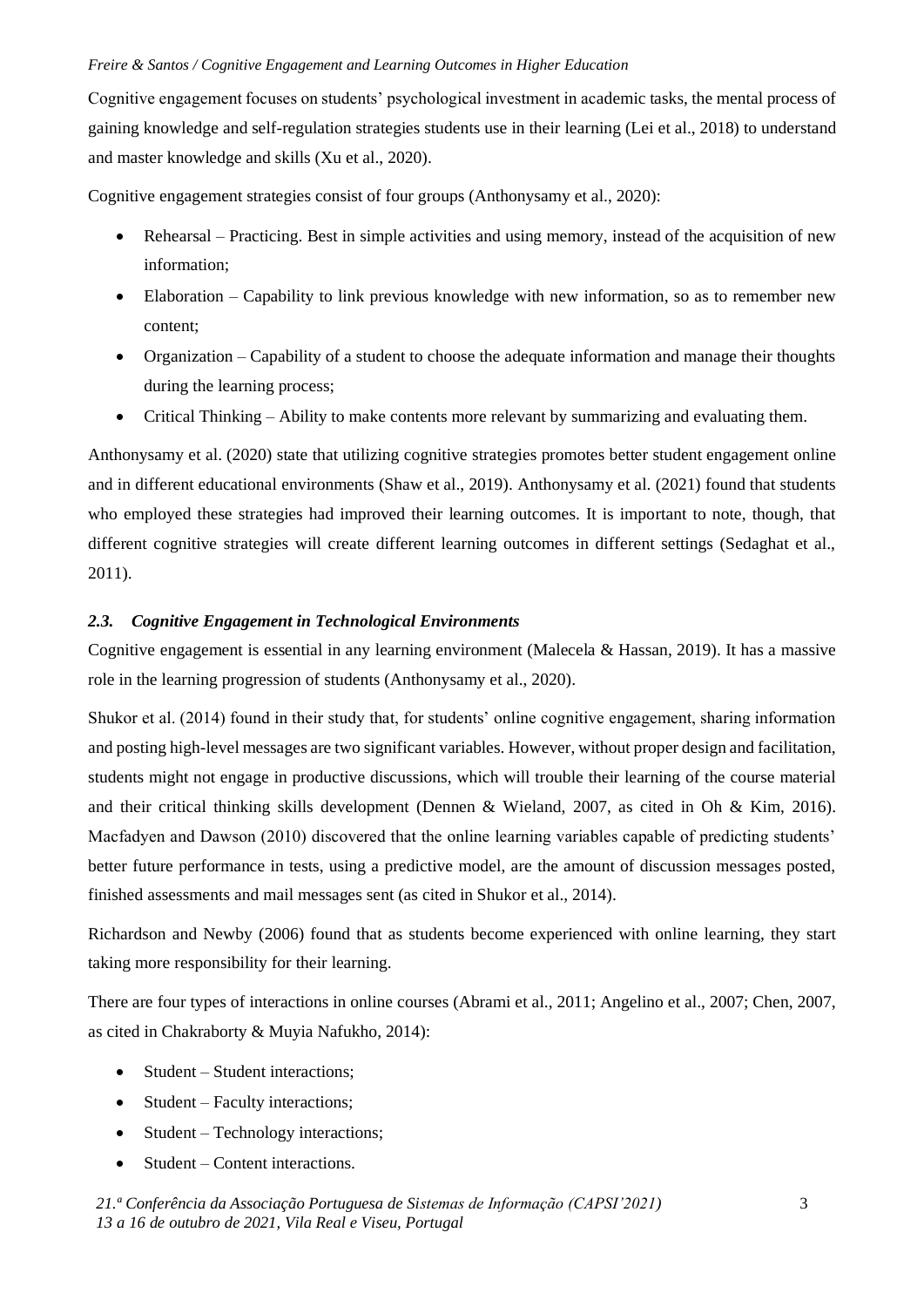These interactions are vital in determining engagement in online courses and to engage students (Chakraborty & Muyia Nafukho, 2014; Joo et al., 2014). Vrasidas and McIsaac (1999) stress the need for online facilitators to observe the occurrences and results of these interactions when creating and delivering online classes (as cited in Chakraborty & Muyia Nafukho, 2014). Cognitive engagement and interactions in online discussions are key to the creation of new knowledge (Zhu, 2006).

Boling et al. (2012) uncovered that text-based learning and disconnections in class are barriers to engaging online classes (as cited in Chakraborty & Muyia Nafukho, 2014). On the opposite side, real-world-related and practical projects and social interaction foster the creation of effective online classes (Chakraborty & Muyia Nafukho, 2014).

## **3. LITERATURE REVIEW**

Gunuc (2014) and Sedaghat et al. (2011) found in his study that there was a powerful, positive connection between cognitive engagement (and its strategies) and learning outcomes. When students' experience deep cognitive engagement, they become more inclined to use meaningful strategies, that they develop through the learning process, in the future (Schunk, 1991, as cited in Joo et al., 2014). Results from the study conducted by Anthonysamy et al. (2021) showed that higher education students used these cognitive engagement strategies and that they positively related to better learning outcomes in their digital learning.

In Galikyan and Admiraal's (2019) research into engagement in asynchronous discussions online detected a statistically significant relationships between cognitive engagement and the final mark of the course. In agreement with current literature, the results indicate that online discussion forums have the potential to help maintain the momentum of a conversation and broadening its focus, which will stimulate reflection outside the classroom (Galikyan & Admiraal, 2019). Promoting student interactions and participation in online discussion forums through thought-provoking student discussions and dialogue may lead to higher-performing learning networks, where the interactions create knowledge, which is linked with better learning outcomes (Galikyan & Admiraal, 2019). Galikyan and Admiraal (2019) conclude that online asynchronous discussion boards can be a useful tool to analyze students' cognitive engagement with the learning process.

The teacher's presence in an online discussion was uncovered to be another possible determinant that can influence types of interaction and cognitive engagement levels (Zhu, 2006). When a teacher is absent from a discussion or marginally participates, the messages tend to be informative and explanatory, however, if the teacher very actively participates, they may repress the dialogue (Zhu, 2006).

Joo et al. (2014) found that continuous course design modifications positively affected students' cognitive engagement and learning outcomes in open and distance higher education environments.

Students tend to be the most engaged during the evaluation periods of the learning process, this introduces an opportunity for teachers and higher education institutions to improve learning outcomes (Shaw et al., 2019). Online cognitive assessment tools usually mix many cognitive strategies within an evaluation, with the aim of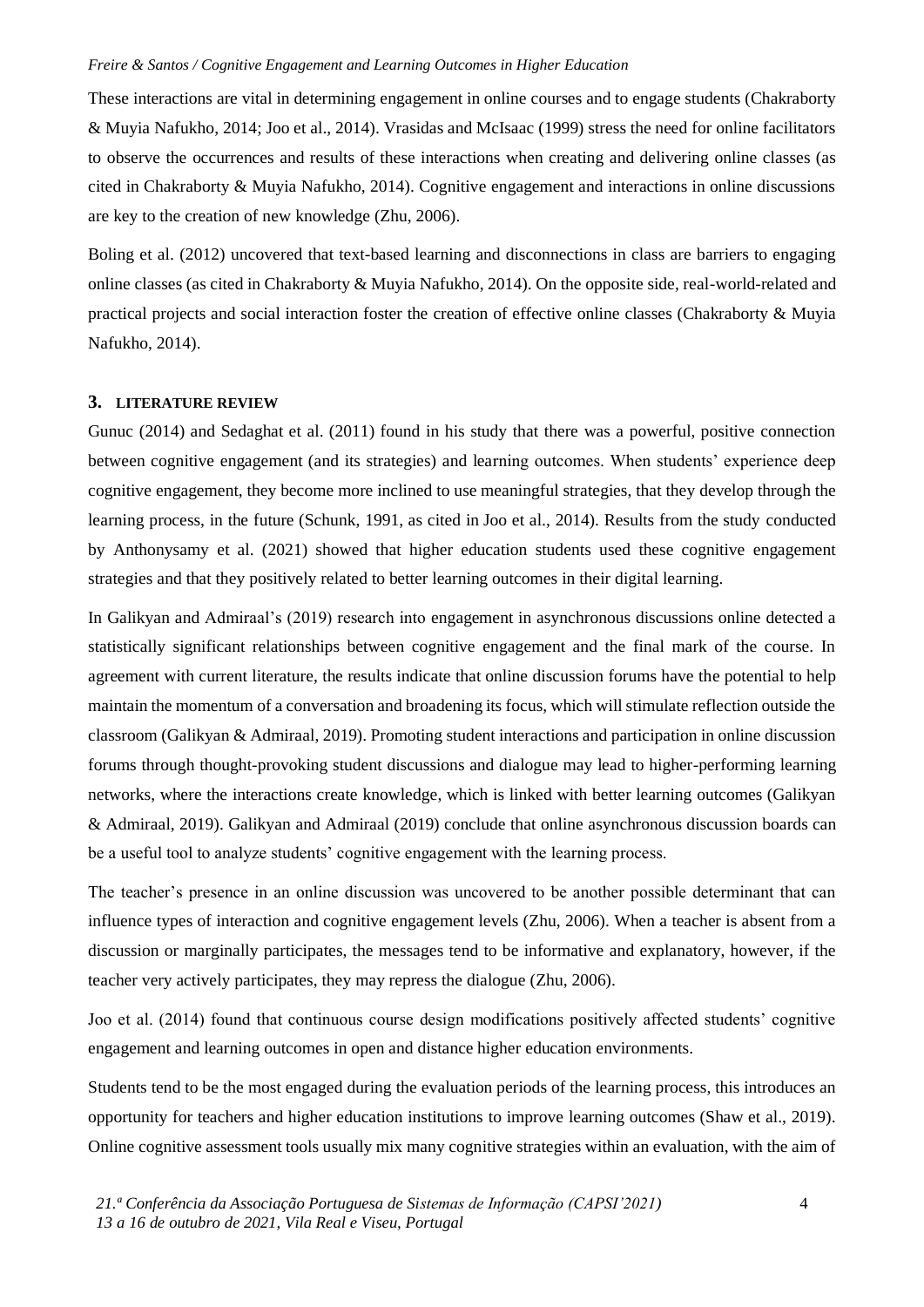improving learning (Shaw et al., 2019). However, becoming proficient with these online tools and platforms can be hard and very time-consuming (Shaw et al., 2019). Online cognitive assessment tools can be useful, due to their flexibility (Shaw et al., 2019). These tools allow teachers to quickly deliver complete feedback to students, enabling students to self-regulate more effectively (Miller, 2009, as cited in Shaw et al., 2019).

If students use cognitive strategies, they are more likely to become proficient in the learning content (Shaw et al., 2019).

As it pertains to the flipped classroom model, it has been shown to have the ability to improve teaching practices and students' cognitive learning outcomes and motivation (Kostaris et al., 2017; Wu et al., 2020). It can also enhance the exploitation of face-to-face classes and provide more engaging learning experiences (Kostaris et al., 2017). Advantages attributed to flipped classroom learning include enhancing cognitive learning outcomes and motivation (Kostaris et al., 2017). Kostaris et al. (2017) found that the flipped classroom model had two main advantages, being that the students were much more engaged throughout the course and the worst students had the most learning improvement. Terrenghi et al. (2019) found that flipped classroom appears productive in improving cognitive engagement and as students put more effort and use cognitive strategies, they learn more effectively.

Previous studies (e.g., Kauffman, Ge, Xie, & Chen, 2008) suggest that students are able to self-regulate, but tend to fail to do it. Literature shows that a main predictor of learning outcomes is the ability to manage their learning progression (as cited in Anthonysamy et al., 2020). Self-regulated learning can be defined as an active process where students master their learning process (Anthonysamy et al., 2020). Self-regulated learning strategies can help students learn more efficiently (Anthonysamy et al., 2020). Many scholars have stated that, if one is to excel and be more efficient and effective in digital learning, one has to learn self-regulation skills (Anthonysamy et al., 2020). In addition, past studies have revealed that, without a doubt, students performed better online when using self-regulated learning strategies (Anthonysamy et al., 2020). Previous studies have also stated that self-regulated learning strategies lead to higher student engagement (Pellas, 2014, as cited in Anthonysamy et al., 2020). Haron, Harun, Ali, Salim, & Hussain (2015) find self-regulated learning to be a major predictor to learning outcomes (as cited in Anthonysamy et al., 2020). Self-regulation is a vital skill in very autonomous learning environments (Anthonysamy et al., 2020). Anthonysamy et al. (2020) argue that digital learning problems can be faced by using self-regulated learning strategies.

#### **4. METHODOLOGY**

This paper used the action research methodology. Action-research is a reflective, situation- and context-based investigation method, which aims to create change via both action and research, which are linked together by critical reflection (O'Brien R., 1998). This method is often used in learning contexts, such as how to increase student performance, due to its ability to improve participants' reasoning skills and assist them in developing self-monitoring measures to increase performance effectiveness (Koshy, E., Koshy, V., & Waterman, H.,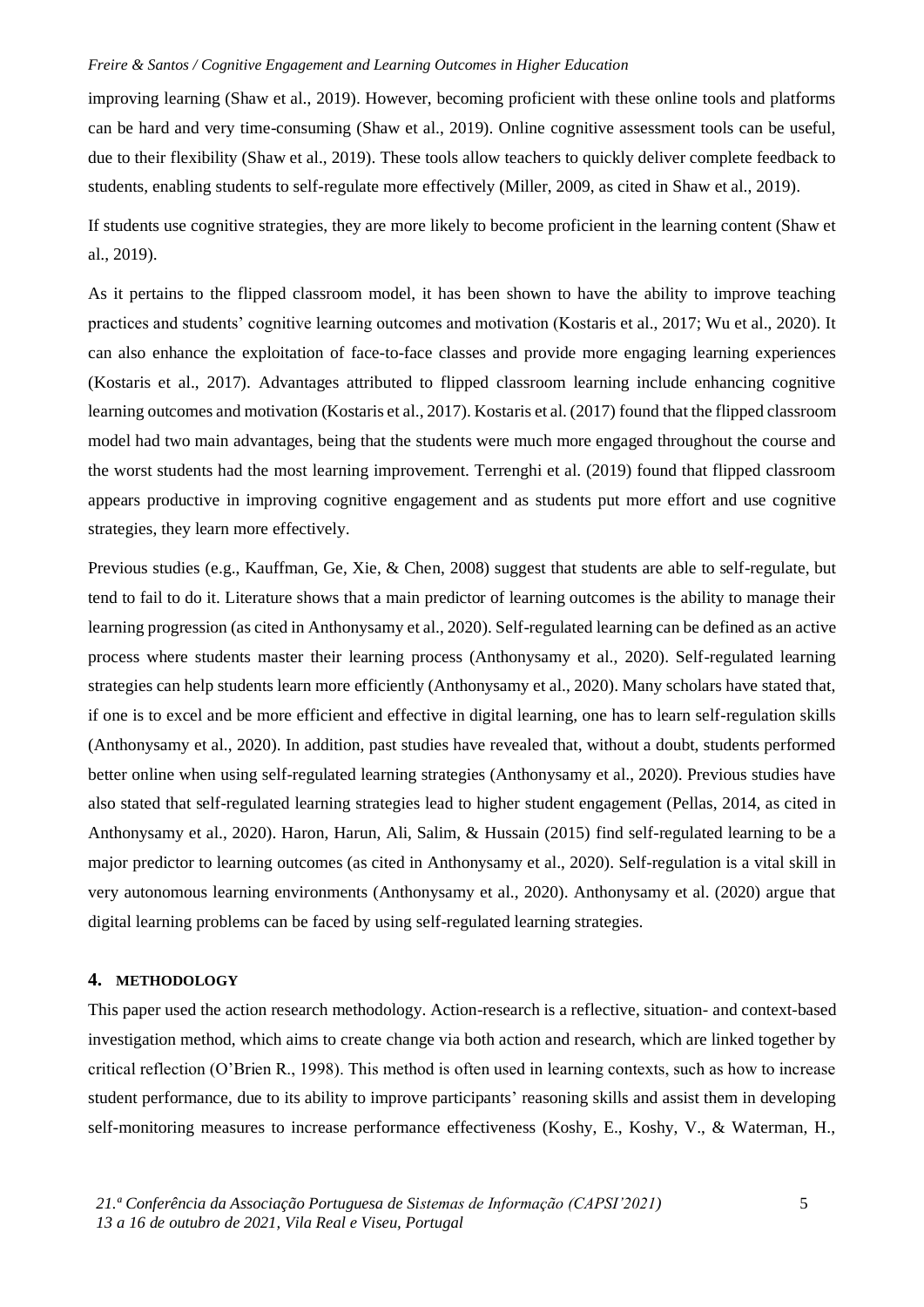2011). Action research can also be strongly linked to action learning (learning from experience), particularly in an organizational context (O'Brien R., 1998).



Figure 1 – Kemmis and McTagart's (1998) Action Research Spiral (as cited in Koshy et al., 2011).

Action research is a cyclical process that involves planning for change, acting and observing the process and consequences of change and critical reflection on these processes and consequences (O'Brien R., 1998). These processes result in practical changes, in addition to generating theoretical knowledge. When these solutions are implemented and start to change the environment, a new set of circumstances emerges with different problems, which require a new examination (Koshy, E., Koshy, V., & Waterman, H., 2011).

Given the wide use of this methodology in contexts of learning and performance improvement, combined with practical results and its collaborative and participatory nature, make the action research methodology a preferred research method for this research study.

Given that this action research study is presented in the area of social sciences and in the context of the evolving experiences of those involved, a qualitative tradition is needed that takes the personal experiences of participants into account (Heikkinen et al., 2012). The qualitative tradition that most identifies with this is the narrative (Heikkinen et al., 2012; Toledano & Anderson, 2017). Toledano and Anderson (2017) argue that the subjectivity of the narrative method can be used as an analytical force in action research. Heikkinen et al. (2012) refer to the existence of several action-research reports that are often narrative, located in the contexts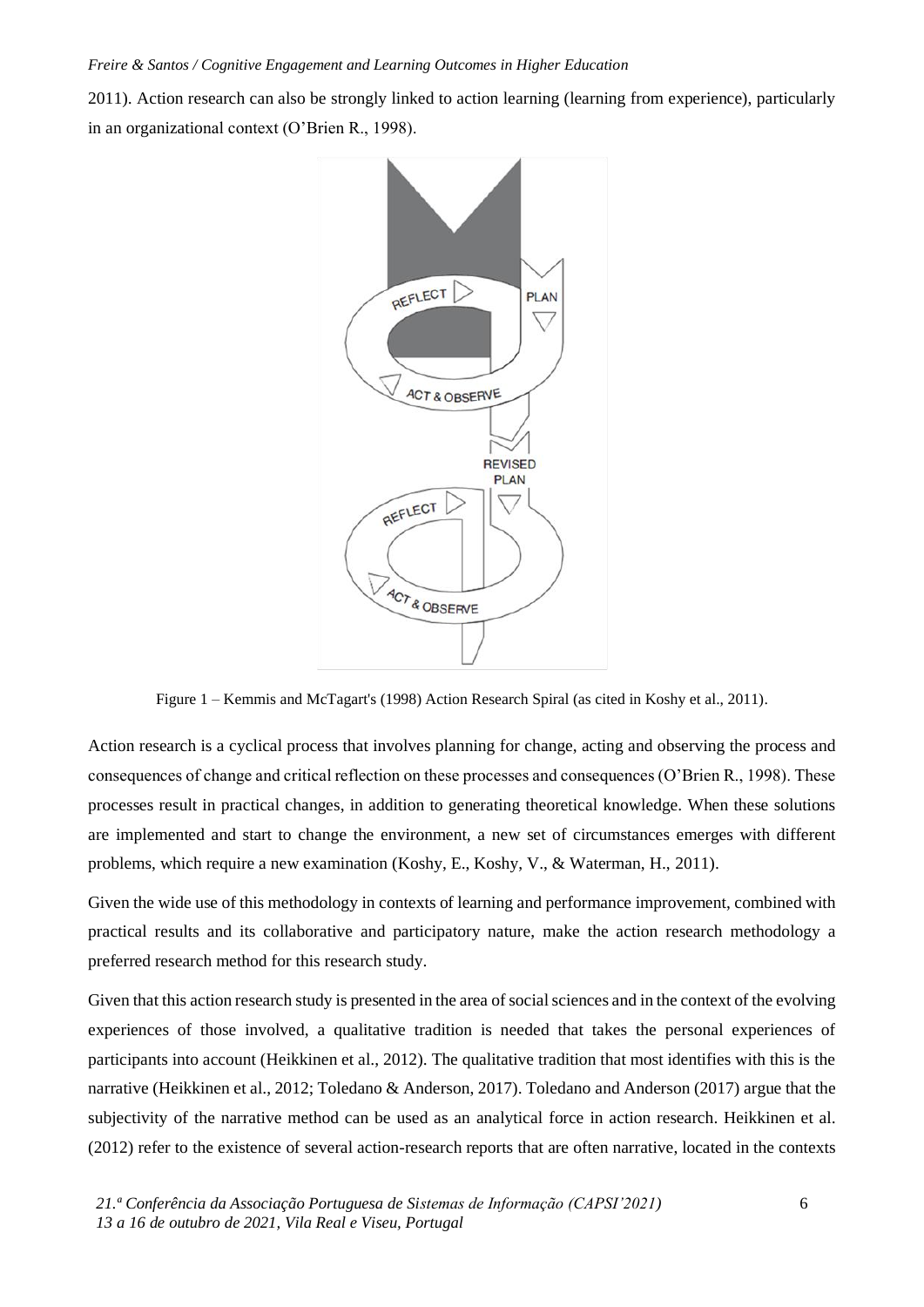mentioned above. Heikkinen et al. (2012) highlight the relevance of the following for the reconciliation of the action research methodology and the narrative method:

- Recognition of the past path that shaped present practices;
- The principle of reflexivity in learning;
- Elaboration of history dialectically;
- Production of usable and useful practices by the research.

According to the methodology and process previously presented, the data of this investigation was acquired through the state of the art and the literature review (reading of the articles, reports, papers, books and so on…), for the first two research questions (Zawacki-Richter et al., 2020).



Figure 2 – Research Methodology Diagram.

Then, the primary data will be collected through two questionnaires. The questionnaires will be carried out in accordance with the principles of the book "Manuel de recherche en science sociales (Portuguese Edition)" by Raymond Quivy and Luc Van Campenhoudt (2008). A questionnaire survey in social sciences aims to verify theoretical hypotheses and analyze suggested correlations (Quivy & Campenhoudt, 2008).

The first questionnaire's target demographic will be students of a distance learning online masters. This questionnaire will aim to identify a correlation between the learning strategies distance learning students use and their learning results, learn their opinion on distance/online learning and compare their perceived effort with their performance and knowledge gained.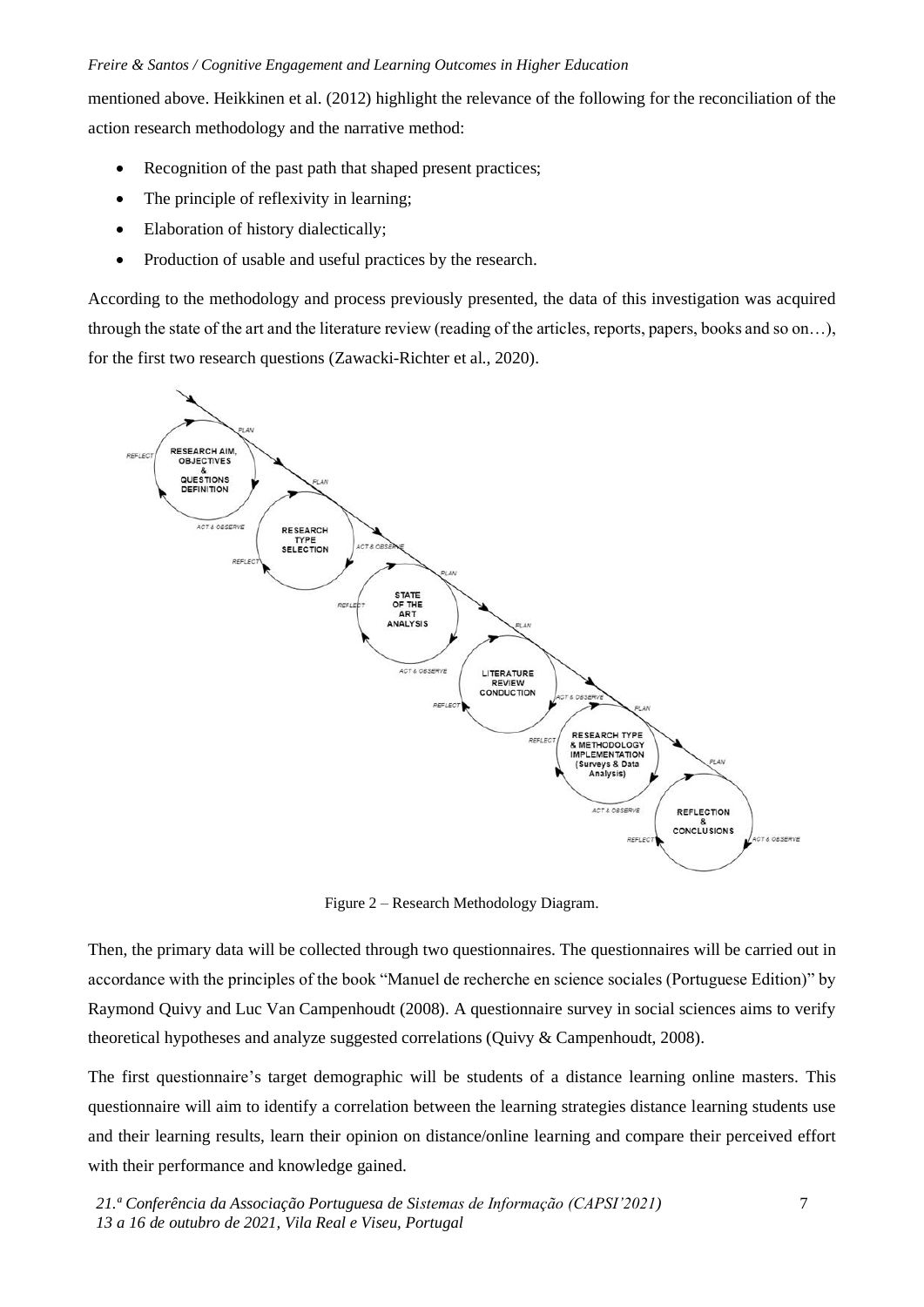As for the second questionnaire, its target demographic will be professors and coordinators of the same distance learning online masters. This questionnaire will aim to understand how the master's distance learning model affects student engagement.

Both questionnaires will follow these methodological steps:

- 1) Reading the Research Problem, Questions and Objectives;
- 2) Reading the State of the Art and the Literature Review;
- 3) Coding of Information into Topics, so as to facilitate analysis;
- 4) Creation of Questions based on the Topics;
- 5) Review;
- 6) Addition/Removal of Questions (if necessary);
- 7) Review (if necessary);
- 8) Placement of Questions in their appropriate Section and Order;
- 9) Description of Sections to inform the participants on them;
- 10) Final Review of the Questionnaire;
- 11) Delivery of the Questionnaire to the Participants.

# **5. CONCLUSIONS AND FUTURE WORK**

Cognitive Engagement and its deep strategies seem to have a positive connection with academic achievement and learning outcomes (Galikyan & Admiraal, 2019; Gunuc, 2014, Sedaghat et al., 2011). Past studies decisively state that, online students have increased cognitive engagement and learning outcomes when using self-regulated learning strategies (Sedigheh, Rashid, & Reza, 2012; Haron et al., 2015, as cited in Anthonysamy et al., 2020). So, teachers should help students develop these skills and make self-regulation a habit by applying self-regulation skills in class (Anthonysamy et al., 2020).

Teachers also have to be aware that there are many variables that can influence online interactions and cognitive engagement and teacher should use them to nurture interaction and cognitive engagement (Zhu, 2006). Galikyan and Admiraal (2019) suggest instructing students on monitoring their cognitive and learning performance and interactions in discussion forums, by using automatic analysis of learner-generated data. Course creators should use student inputs to online forums, as a way to evaluate students' cognitive engagement, so they can continuously design courses and modify them, so they make use of the traits of textbased communication that promote critical thinking and positively affect students' cognitive engagement and learning outcomes in open and distance higher education environments (Galikyan & Admiraal, 2019; Joo et al., 2014).

Taking advantage that students tend to be the most engaged during the evaluation periods, online cognitive assessment tools can be used to enhance learning outcomes and higher education institutions and teachers should educate students on cognitive strategies and online cognitive assessment tools (Shaw et al., 2019).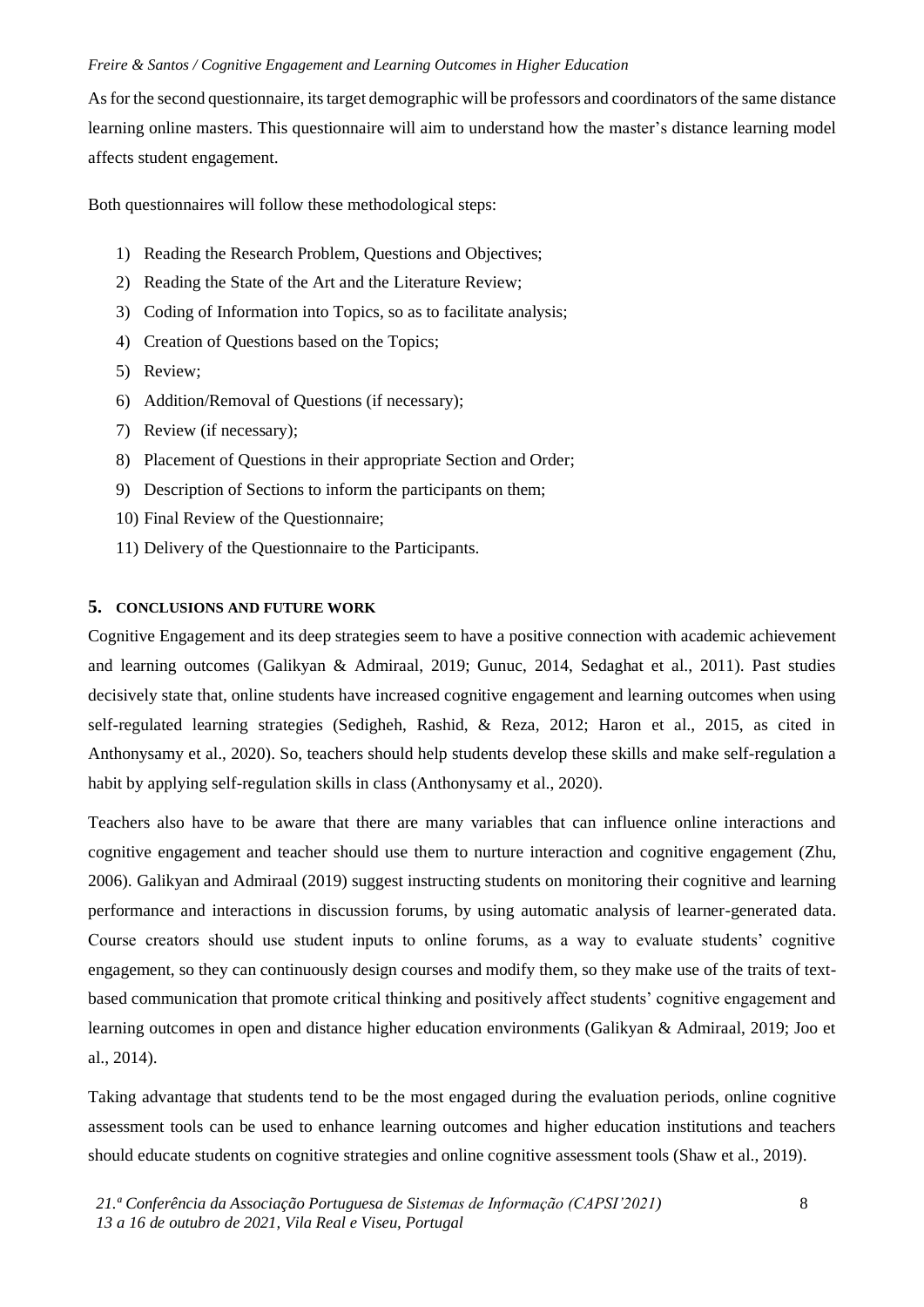This research will collect additional data through the questionnaires. The data acquired in both questionnaires will be analyzed using the SPSS software. The data will be coded into categories, which will be created taking into account the literature review. The information will later be read to obtain a general idea of the adapted information, information that will then be coded to develop, classify, summarize and describe aspects that will be addressed in the dissertation. The findings will subsequently be interpreted and validated.

#### **BIBLIOGRAPHY**

- Anthonysamy, L., Ah Choo, K., & Soon Hin, H. (2021). Investigating Self-Regulated Learning Strategies For Digital Learning Relevancy. *Malaysian Journal Of Learning And Instruction*, *18*(1), 29-64. https://doi.org/10.32890/mjli2021.18.1.2
- Anthonysamy, L., Choo, K., & Hin, H. (2020). Impact of cognitive and metacognitive strategies on learning performance in digital learning: What's working and what's not in the age of brilliant technology. *Journal Of Physics: Conference Series*, *1529*, 052019. https://doi.org/10.1088/1742-6596/1529/5/052019
- Anthonysamy, L., Koo, A., & Hew, S. (2020). Self-regulated learning strategies and non-academic outcomes in higher education blended learning environments: A one decade review. *Education And Information Technologies*, *25*(5), 3677-3704. https://doi.org/10.1007/s10639-020-10134-2
- Blasco-Arcas, L., Buil, I., Hernández-Ortega, B., & Sese, F. (2013). Using clickers in class. The role of interactivity, active collaborative learning and engagement in learning performance. *Computers & Education*, *62*(2013), 102- 110. https://doi.org/10.1016/j.compedu.2012.10.019
- Chakraborty, M., & Muyia Nafukho, F. (2014). Strengthening student engagement: what do students want in online courses?. *European Journal Of Training And Development*, *38*(9), 782-802. https://doi.org/10.1108/ejtd-11- 2013-0123
- Choudhury, S., & Pattnaik, S. (2020). Emerging themes in e-learning: A review from the stakeholders' perspective. *Computers & Education*, *144*(January 2020), 1-9. https://doi.org/10.1016/j.compedu.2019.103657
- Galikyan, I., & Admiraal, W. (2019). Students' engagement in asynchronous online discussion: The relationship between cognitive presence, learner prominence, and academic performance. *The Internet And Higher Education*, *43*(2019), 100692. https://doi.org/10.1016/j.iheduc.2019.100692
- Gunuc, S. (2014). The Relationships between Student Engagement and Academic Achievement. *International Journal On New Trends In Education And Their Implications*, *5*(4), 216-231.
- Heikkinen, H., Huttunen, R., & Syrjälä, L. (2012). Action research and narrative inquiry: five principles for validation revisited. *Educational Action Research*, *20*(1), 5-21. https://doi.org/10.1080/09650792.2012.647635
- Joo, K., Andrés, C., & Shearer, R. (2014). Promoting distance learners' cognitive engagement and learning outcomes: Design-based research in the Costa Rican National University of Distance Education. *The International Review Of Research In Open And Distributed Learning*, *15*(6), 188-210. https://doi.org/10.19173/irrodl.v15i6.1908
- Koshy, E., Koshy, V., & Waterman, H. (2011). *Action Research in Healthcare* (1st ed.). SAGE Books.
- Kostaris, C., Sergis, S., Sampson, D., Giannakos, M., & Pelliccione, L. (2017). Investigating the Potential of the Flipped Classroom Model in K-12 ICT Teaching and Learning: An Action Research Study. *Educational Technology & Society*, *20*(1), 261–273.
- Lee, J., Park, T., & Davis, R. (2018). What affects learner engagement in flipped learning and what predicts its outcomes?. *British Journal Of Educational Technology*, *0*(0), 1-18. https://doi.org/10.1111/bjet.12717
- Lei, H., Cui, Y., & Zhou, W. (2018). Relationships between student engagement and academic achievement: A metaanalysis. *Social Behavior And Personality: An International Journal*, *46*(3), 517-528. https://doi.org/10.2224/sbp.7054
- Malecela, I., & Hassan, S. (2019). Investigating Web 2.0 Tools Use and Students Cognitive Engagement in Selected Tanzanian Higher Institutions: Preparing Towards 21st Learning. *International Journal Of Advanced Engineering Research And Science*, *6*(1), 173-183. https://doi.org/10.22161/ijaers.6.1.24
- O'Brien, R. (1998). *An Overview of the Methodological Approach of Action Research*. Faculty of Information Studies, University of Toronto. Retrieved from https://youthsextion.files.wordpress.com/2011/04/14actionresearch.pdf.
- Oh, E., & Kim, H. (2016). Understanding Cognitive Engagement in Online Discussion: Use of a Scaffolded, Audiobased Argumentation Activity. *The International Review Of Research In Open And Distributed Learning*, *17*(5), 28-48. https://doi.org/10.19173/irrodl.v17i5.2456
- Ramirez-Arellano, A., Acosta-Gonzaga, E., Bory-Reyes, J., & Hernández-Simón, L. (2018). Factors affecting student learning performance: A causal model in higher blended education. *Journal Of Computer Assisted Learning*, *34*(6), 807-815. https://doi.org/10.1111/jcal.12289